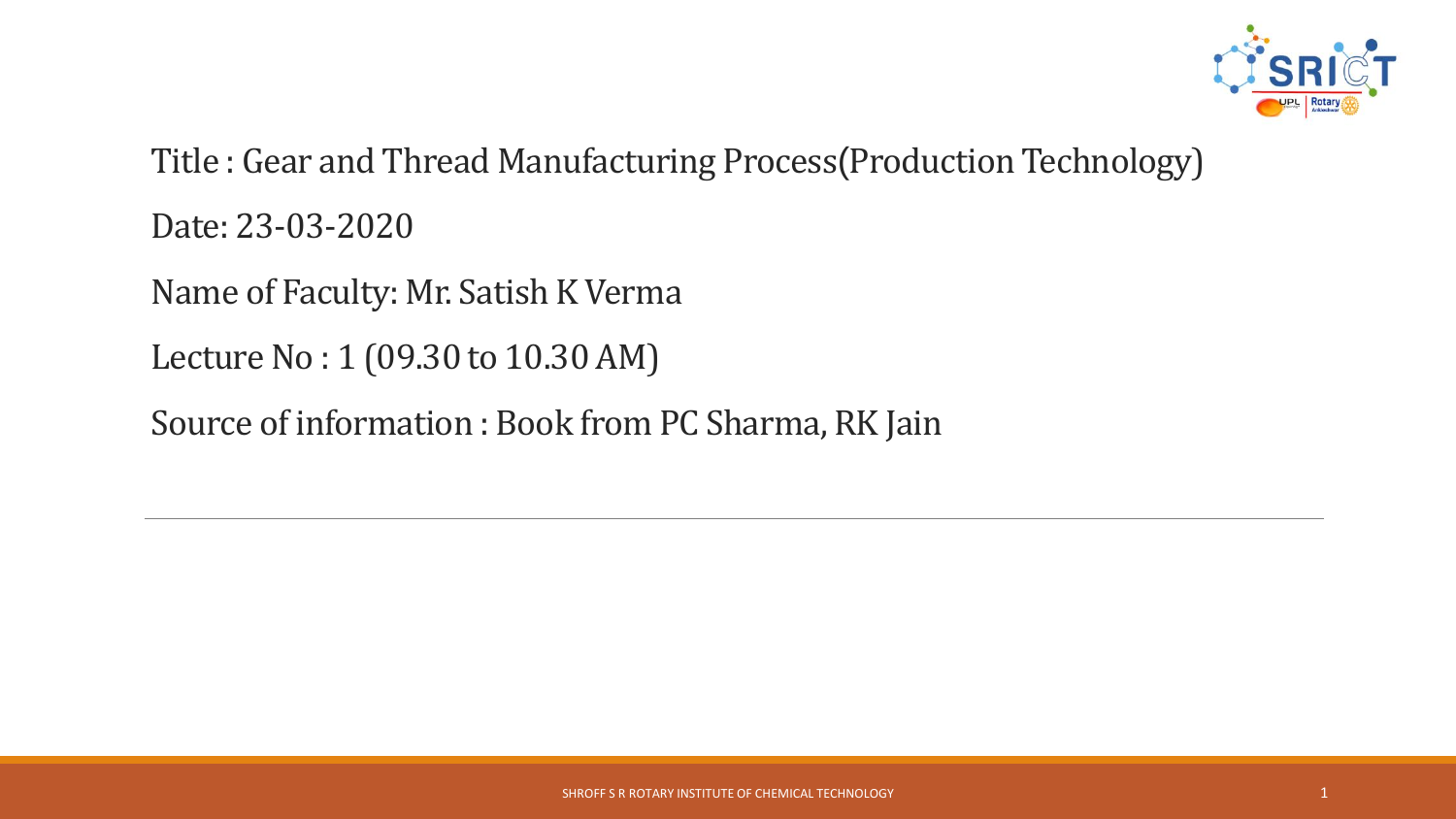# Different type of Thread Manufacturing Method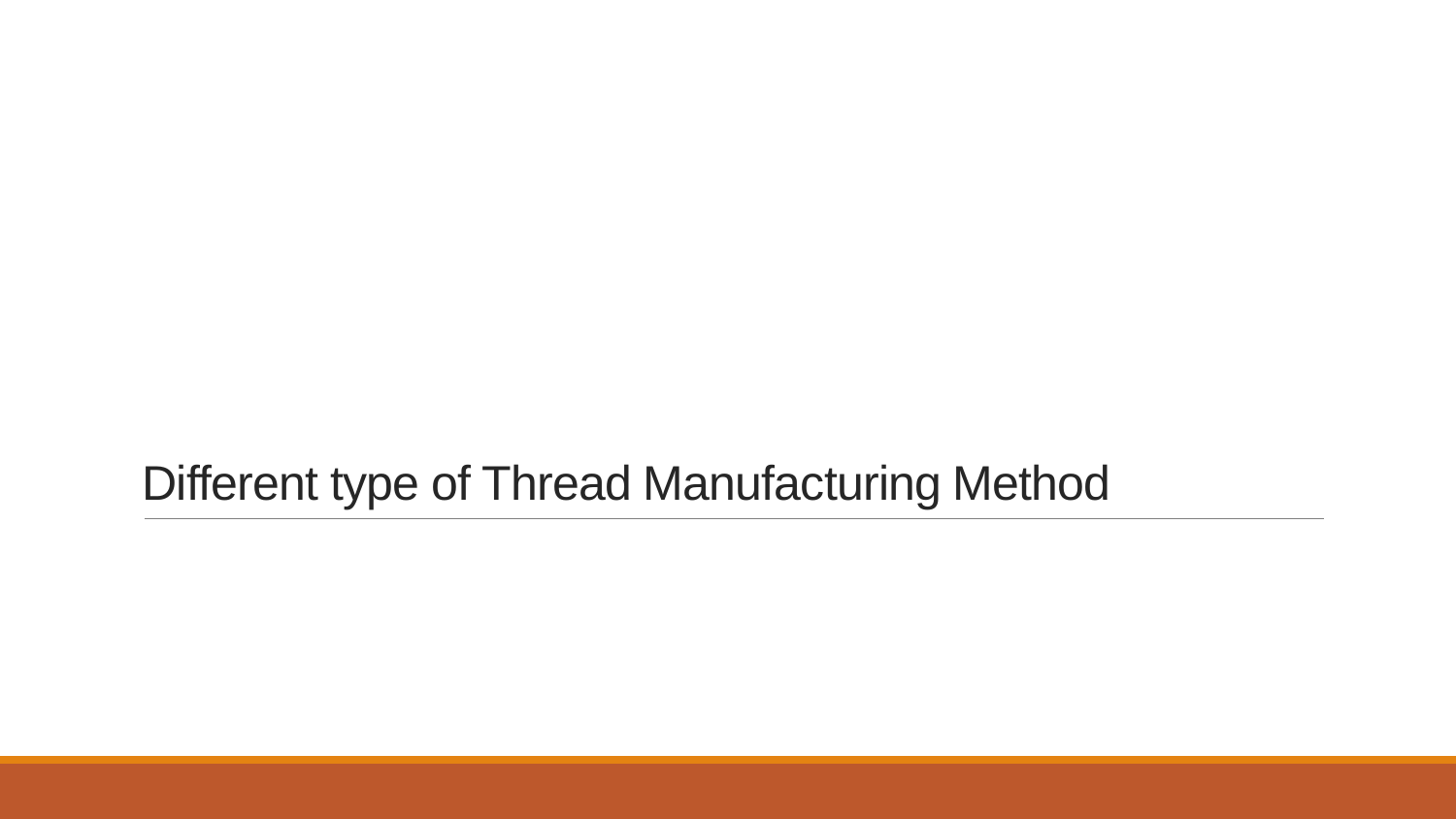Methods of producing screw threads by; Machines And Tools Used For Producing Screw Threads By

(a) Machining (b) Rolling (c) Grinding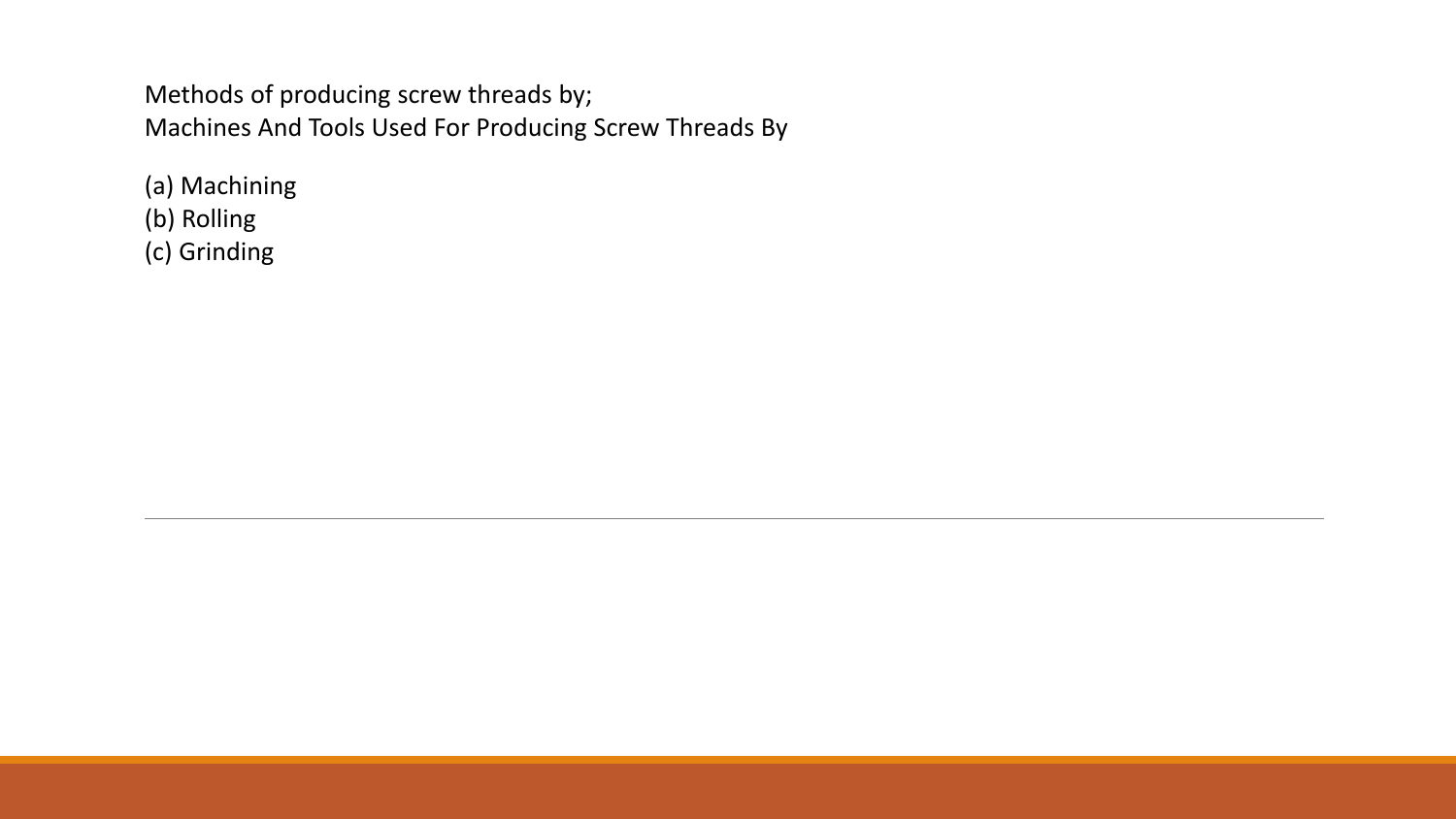# **Production of screw threads by machining**

**Thread cutting by hand operated tools:** Usually small threads in few pieces of relatively soft ductile materials, if required, are made manually in fitting, repair or maintenance shops.

### **External screw threads**

Machine screws, bolts or studs are made by different types of dies which look and apparently behave like nuts but made of hardened tool steel and having sharp internal cutting edges. Fig. shows the hand operated dies of common use, which are coaxially rotated around the premachined rod like blank with the help of handle or die stock.

- △ Solid or button die : used for making threads of usually small pitch and diameter in one pass.
- $\Delta$  Spring die : the die ring is provided with a slit, the width of which is adjustable by a screw to enable elastically slight reduction in the bore and thus cut the thread in number of passes with lesser force on hands.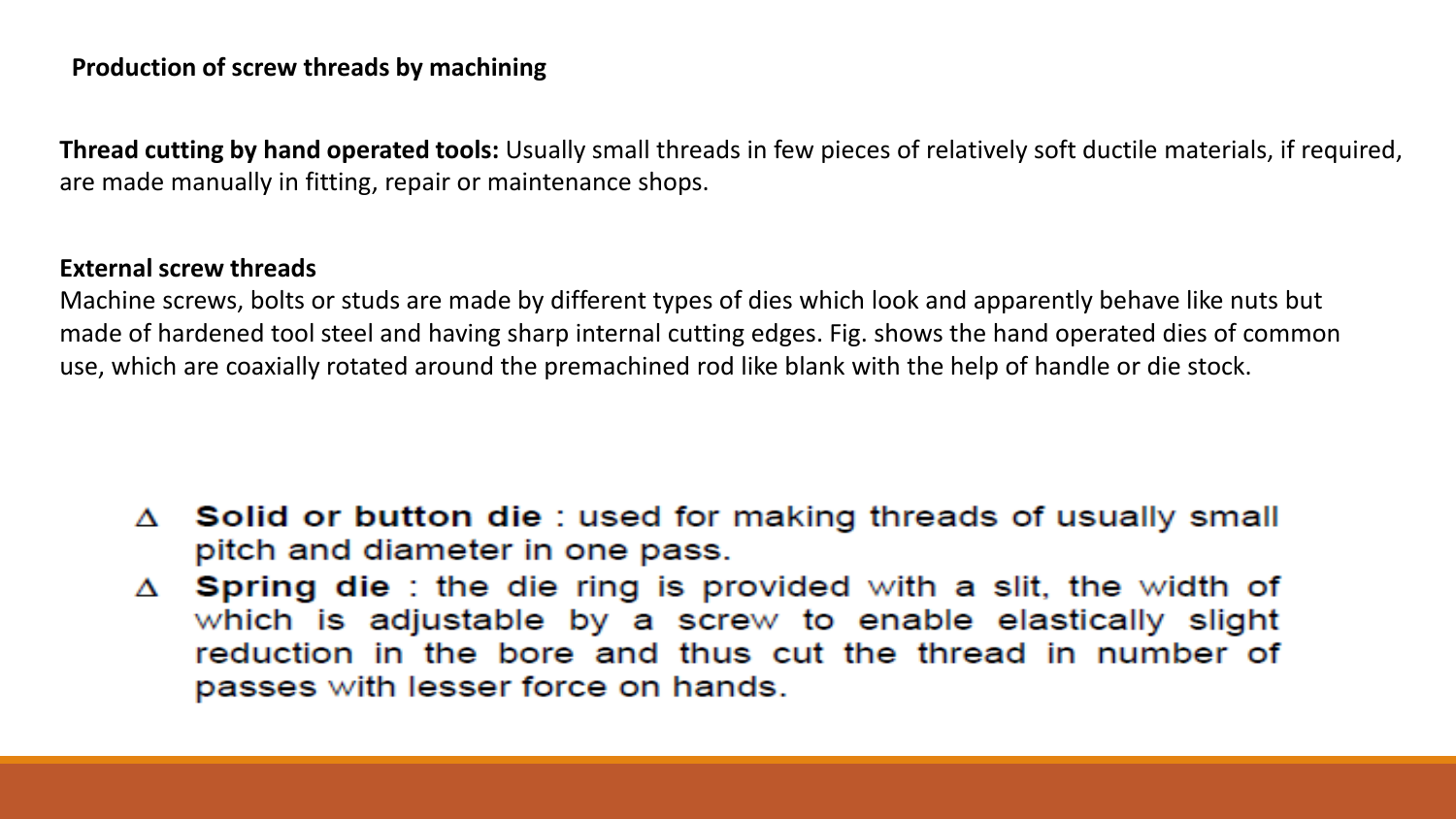**Split die :** The die is made in two pieces, one fixed and one movable (adjustable) within the cavity of the handle or wrench to enable cut relatively larger threads or fine threads on harder blanks easily in number of passes, the die pieces can be replaced by another pair for cutting different threads within small range of variation in size and pitch. **Pipe die : P**ipe threads of large diameter but smaller pitch are cut by manually rotating the large wrench (stock) in which the die is fitted through a guide bush as shown in **Fig.**







spring die  $(b)$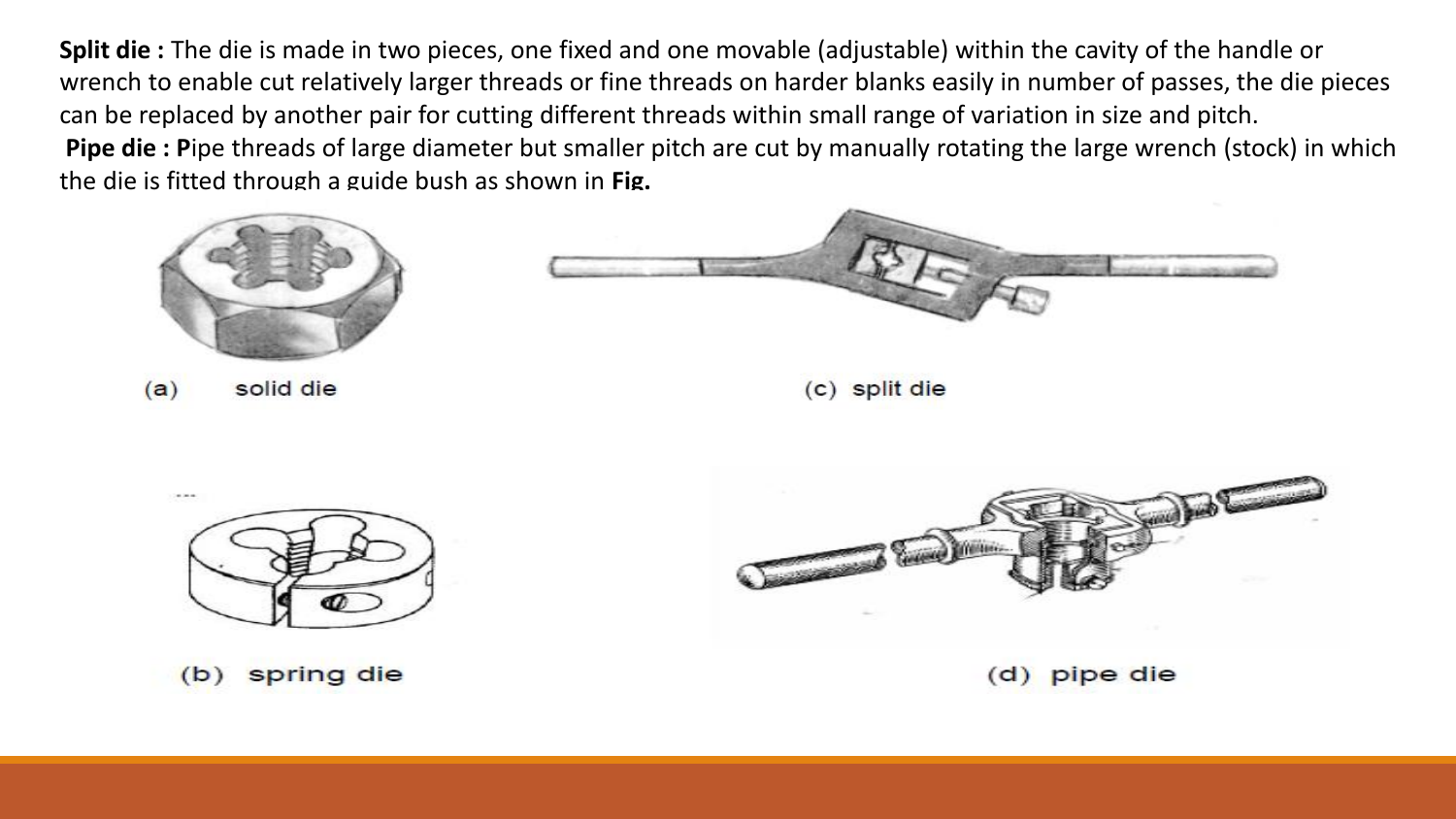### Internal screw threads:

Internal screw threads of usually small size are cut manually, if needed, in plates, blocks, machine parts etc. by using taps which look and behave like a screw but made of tool steel or HSS and have sharp cutting edges produced by axial grooving over the threads as shown in Fig. 7.1.2. Three taps namely, taper tap, plug tap and bottoming tap are used consecutively after drilling a tap size hole through which the taps are axially pushed helically with the help of a handle or wrench.

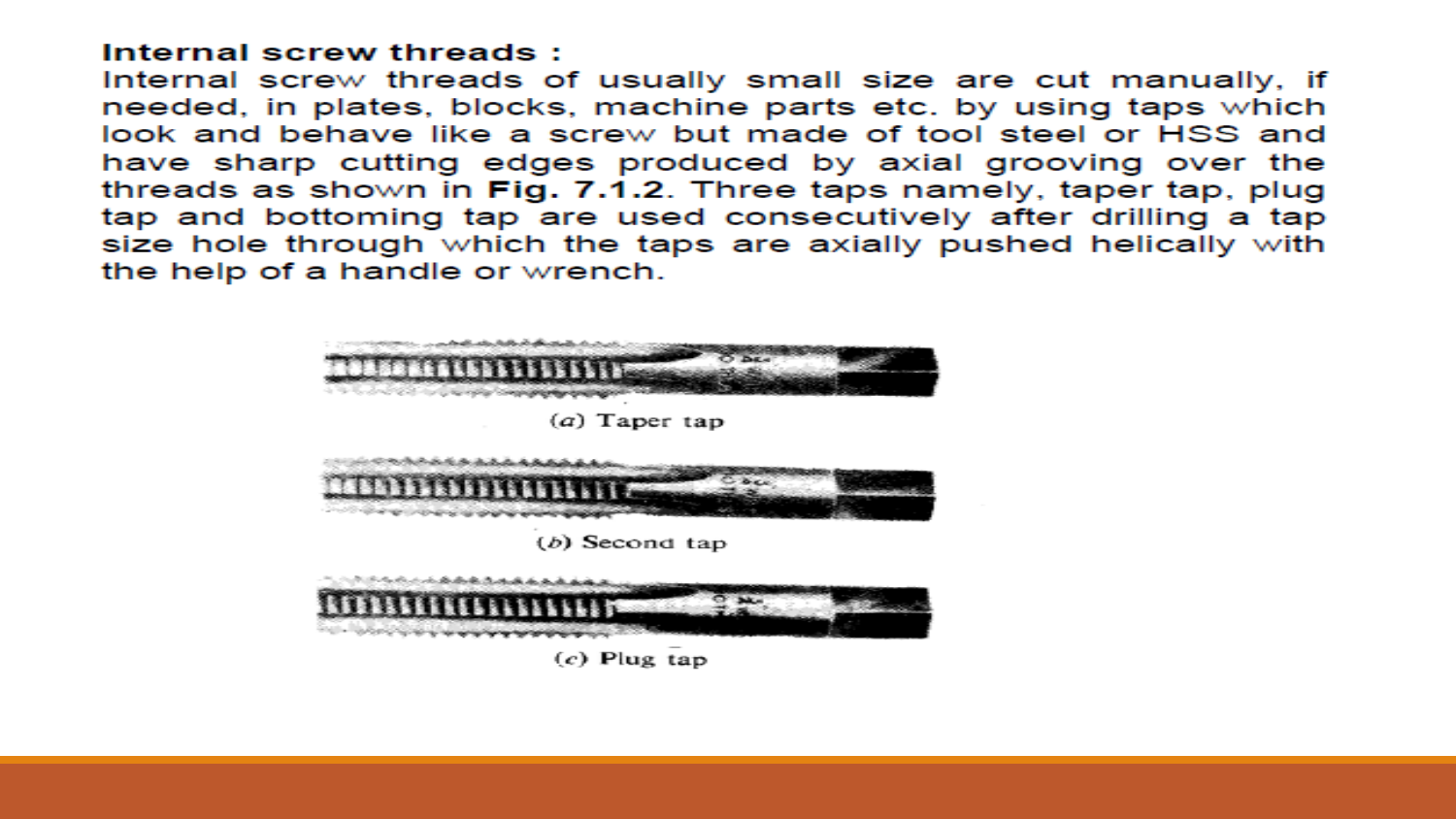# **Machining screw threads in machine tools**

Threads of fasteners in large quantity and precision threads in batches or lots are produced in different machine tools mainly lathes, by various cutting tools made of HSS or often cemented carbide tools.

#### **External threads:**  $\circ$

External threads are produced in centre lathes by various methods :

 $\triangle$  Single point and multipoint chasing, as schematically shown in Fig. 7.1.4 This process is slow but can provide high quality. Multipoint chasing gives more productivity but at the cost of quality to some extent

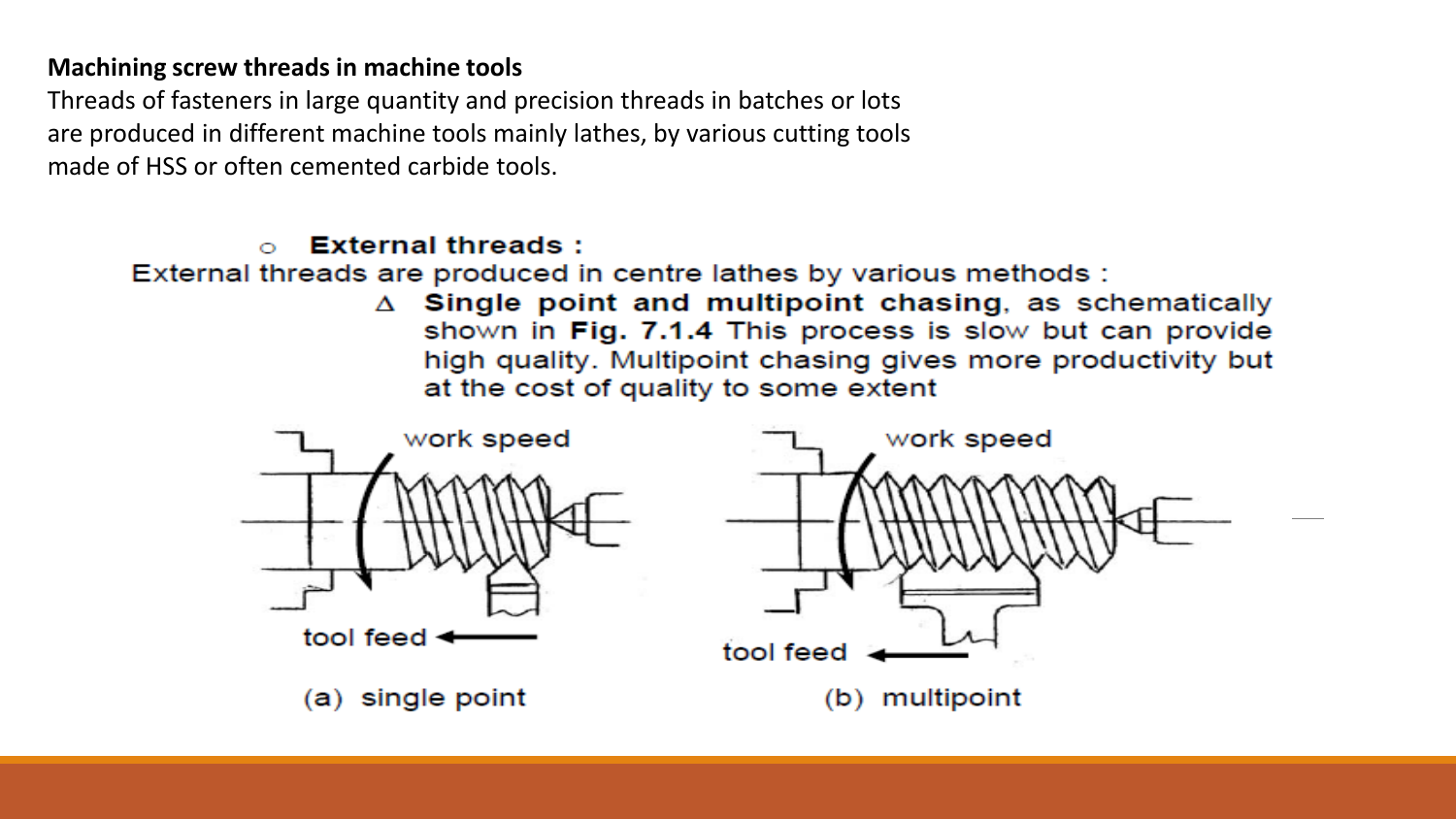### $\Delta$  Thread milling:

This process gives quite fast production by using suitable thread milling cutters in centre lathes as indicated in Fig. 7.1.5. The milling attachment is mounted on the saddle of the lathe. Thread milling is of two types;



Fig. 7.1.5 Thread milling by attachment in centre lathes.

#### Long thread milling **COMPANY**

Long and large diameter screws like machine lead screws are reasonably accurately made by using a large disc type form milling cutter as shown in Fig. 7.1.5

#### **Short thread milling** C.X

Threads of shorter length and fine pitch are machined at high production rate by using a HSS milling cutter having a number of annular threads with axial grooves cut on it for generating cutting edges. Each job requires only around 1.25 revolution of the blank and very short axial  $(1.25$  pitch) and radial  $(1.5$  pitch) travel of the rotating tool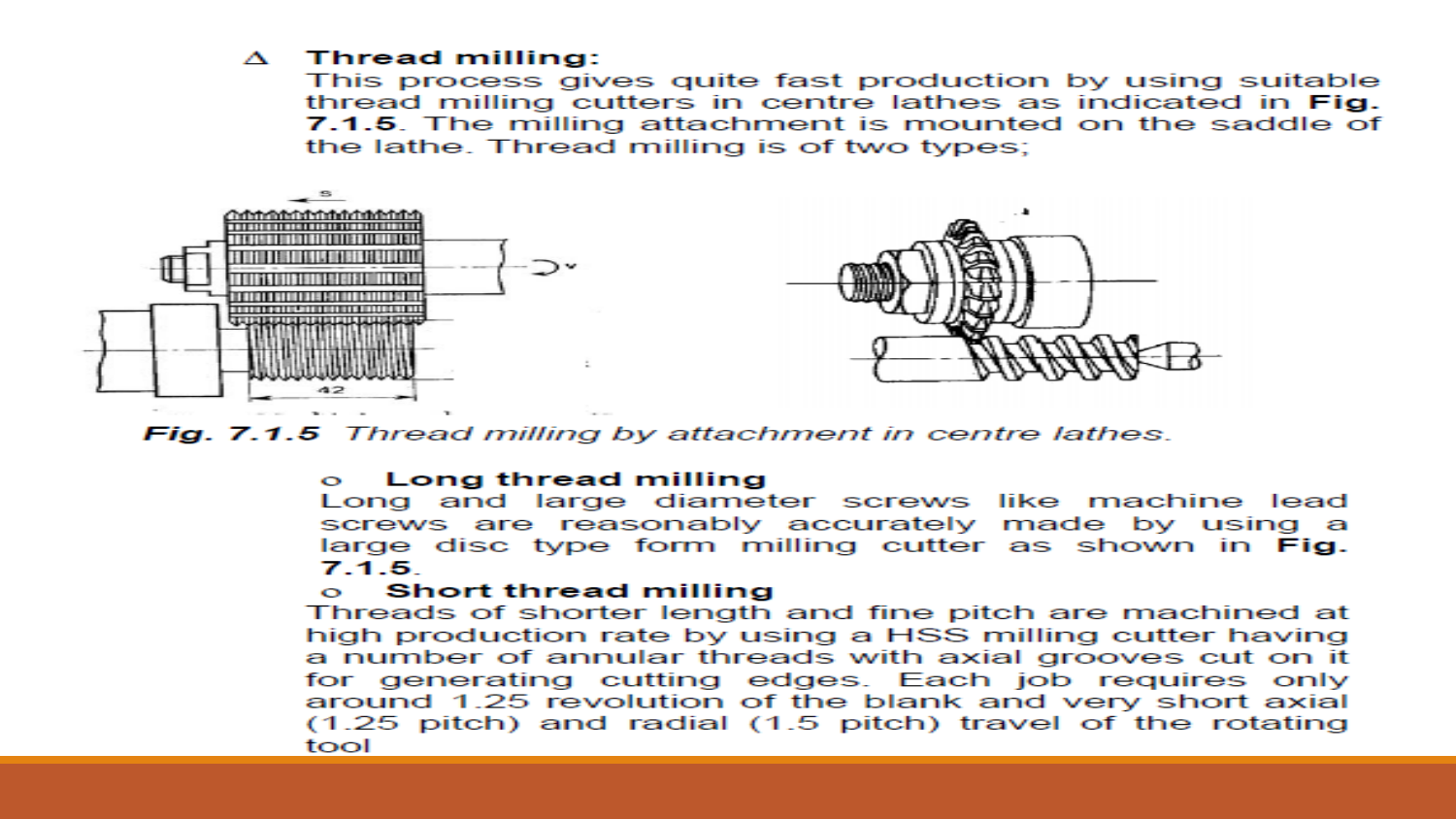### $\Delta$  Internal threading by single point chasing

Internal threads in parts of wide ranges of diameter and pitch are accurately done in centre lathes by single point tool, as in boring, as shown in Fig. 7.1.7 (a). Multipoint flat chaser is often used for faster production.



**Fig. 7.1.7** (a) single point tool, (b) solid tap and (c) milling cutter for internal threading in centre lathe.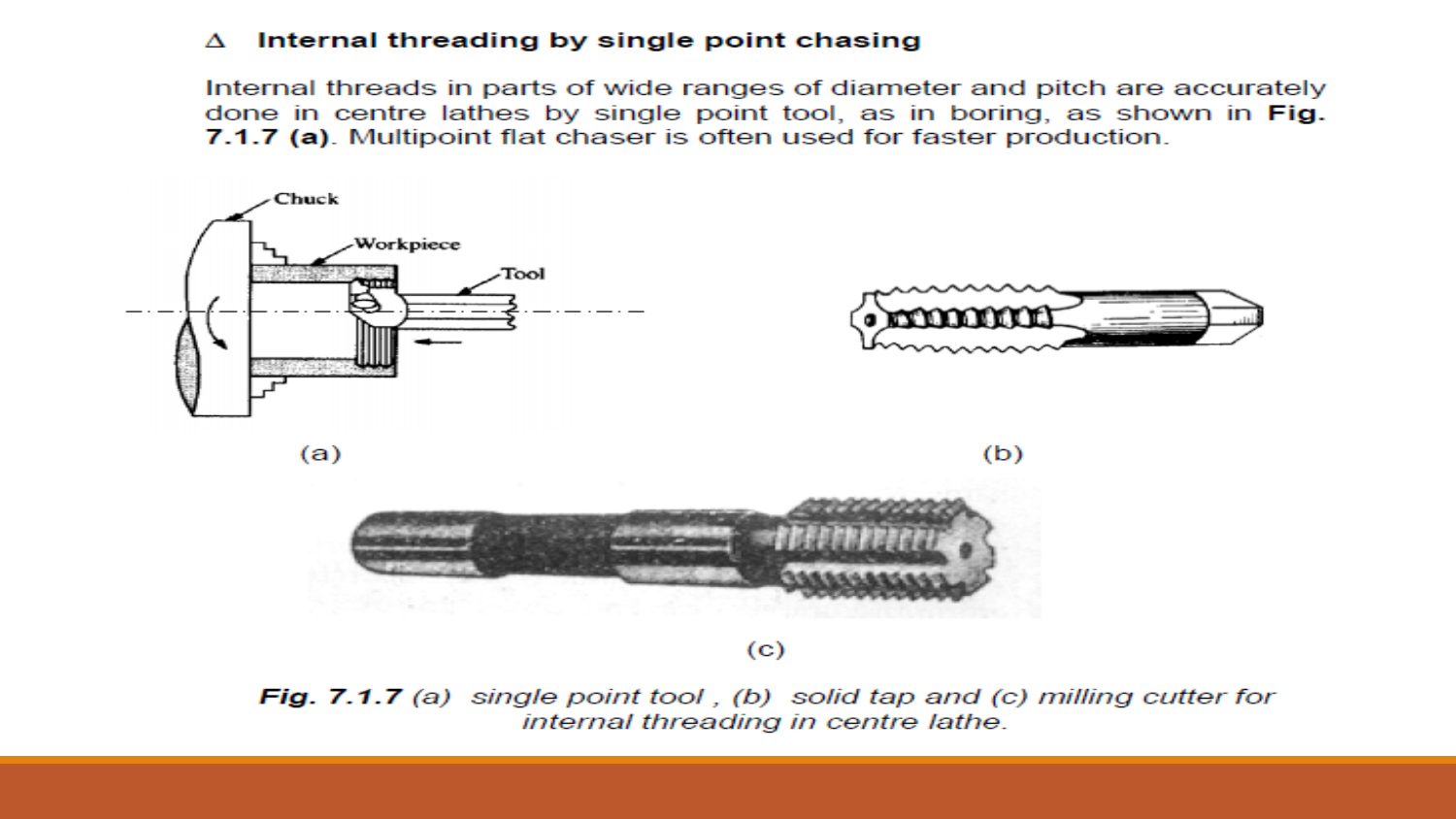# (b) Production of screw threads by thread rolling

In production of screw threads, compared to machining thread rolling,

- is generally cold working process
- provides higher strength to the threads
- does not cause any material loss
- does not require that high accuracy and finish of the blank **CONTRACTOR**
- requires simpler machines and tools **CONTRACTOR**
- applicable for threads of smaller diameter, shorter length and finer pitch
- enables much faster production of small products like screws, bolts, studs etc.
- cannot provide that high accuracy
- is applicable for relatively softer metals
- is used mostly for making external screw threads  $\bullet$
- needs separate dies for different threads

Thread rolling is accomplished by shifting work material by plastic deformation, instead of cutting or separation, with the help of a pair of dies having same threads desired..

Different types of dies and methods are used for thread rolling which include,

- Thread rolling between two flat dies
- Thread rolling between a pair of circular dies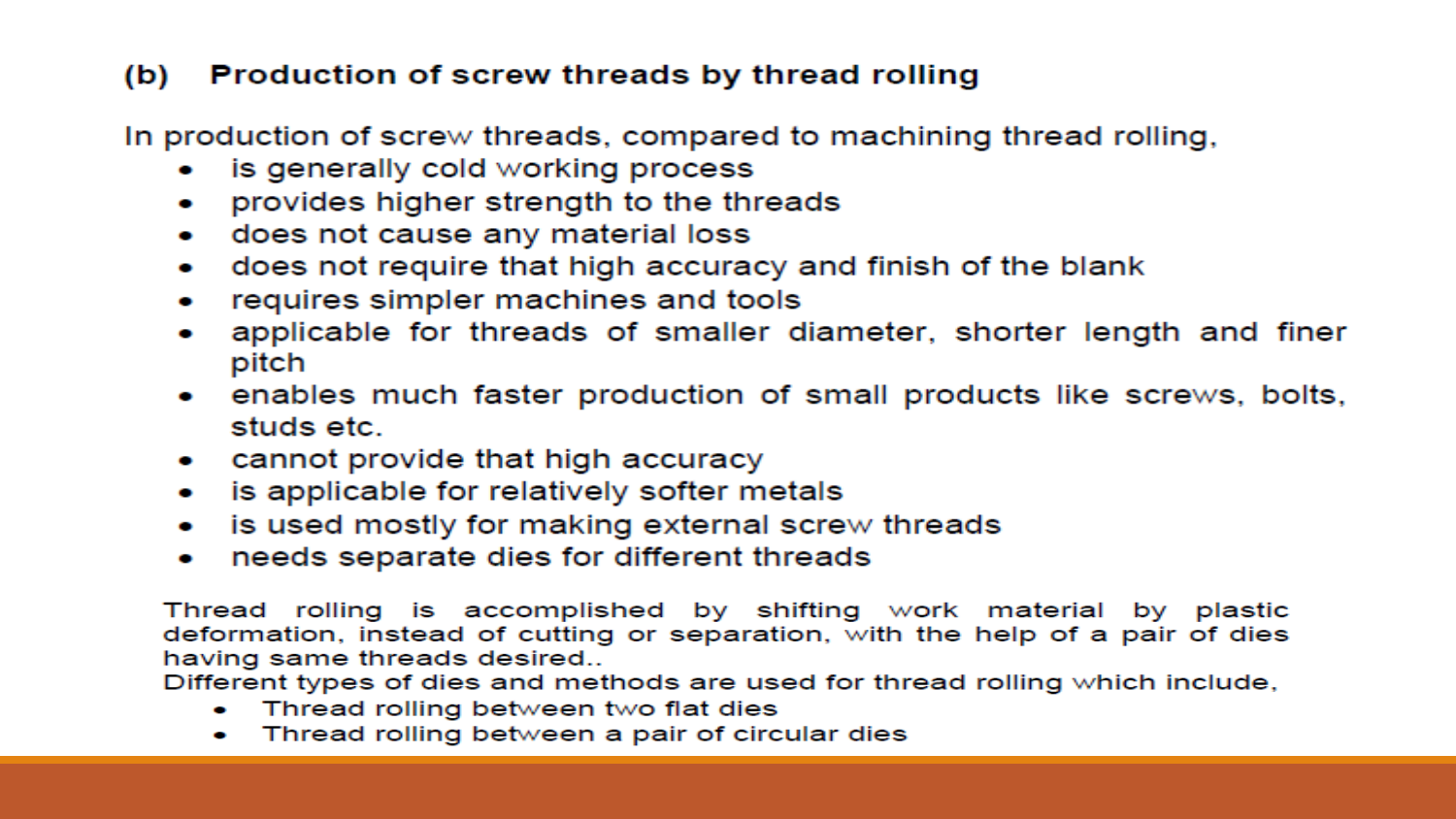#### Rolling of external screw threads by flat dies  $\bigcirc$

The basic principle is schematically shown in Fig. 7.1.11. Flat dies; one fixed and the other moving parallely, are used in three configurations :

- $\Lambda$  Horizontal ; most convenient and common
- $\Delta$  Vertical: occupies less space and facilitates cleaning and lubrication under gravity
- Inclined: derives benefit of both horizontal and vertical  $\mathcal{A}$ features

All the flat dies are made of hardened cold die steel and provided with linear parallel threads like grooves of geometry as that of the desired thread.



Fig. 7.1.11 Principle of thread rolling by flat dies.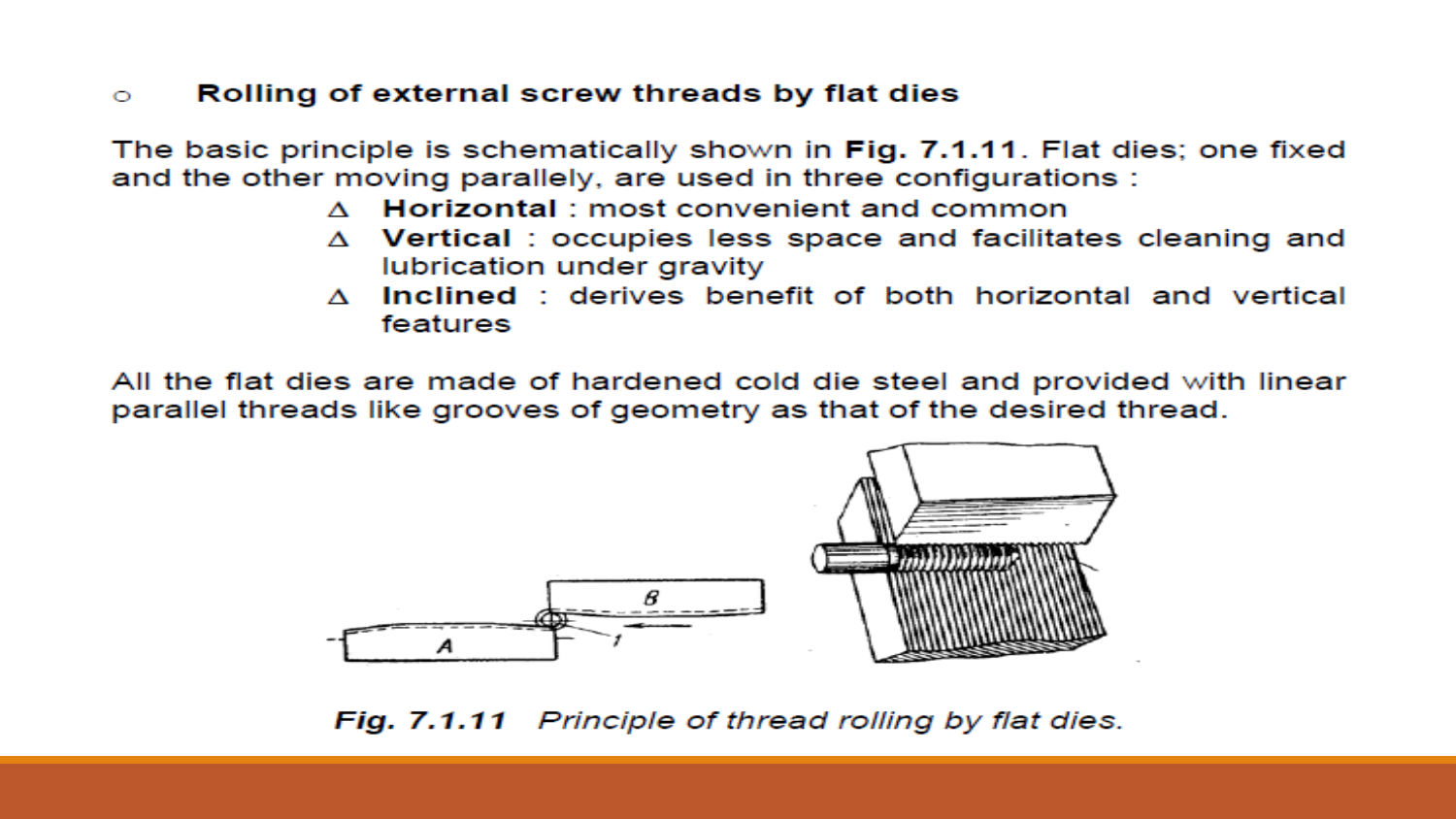#### Thread rolling by circular dies  $\circ$

Circular die sets occupy less space and are simpler in design, construction, operation and maintenance. The different types of thread rolling circular dies of common use and their working methods are:

### $\Delta$  Circular dies with plunge (radial) feed :

The two identical circular dies with parallel axis are rotated in the same direction and speed as indicated in Fig. 7.1.12. One stays fixed in a position the other is moved radially desirably depending upon the thread depth



Fig. 7.1.12 Principle of thread rolling by circular die with plunge feed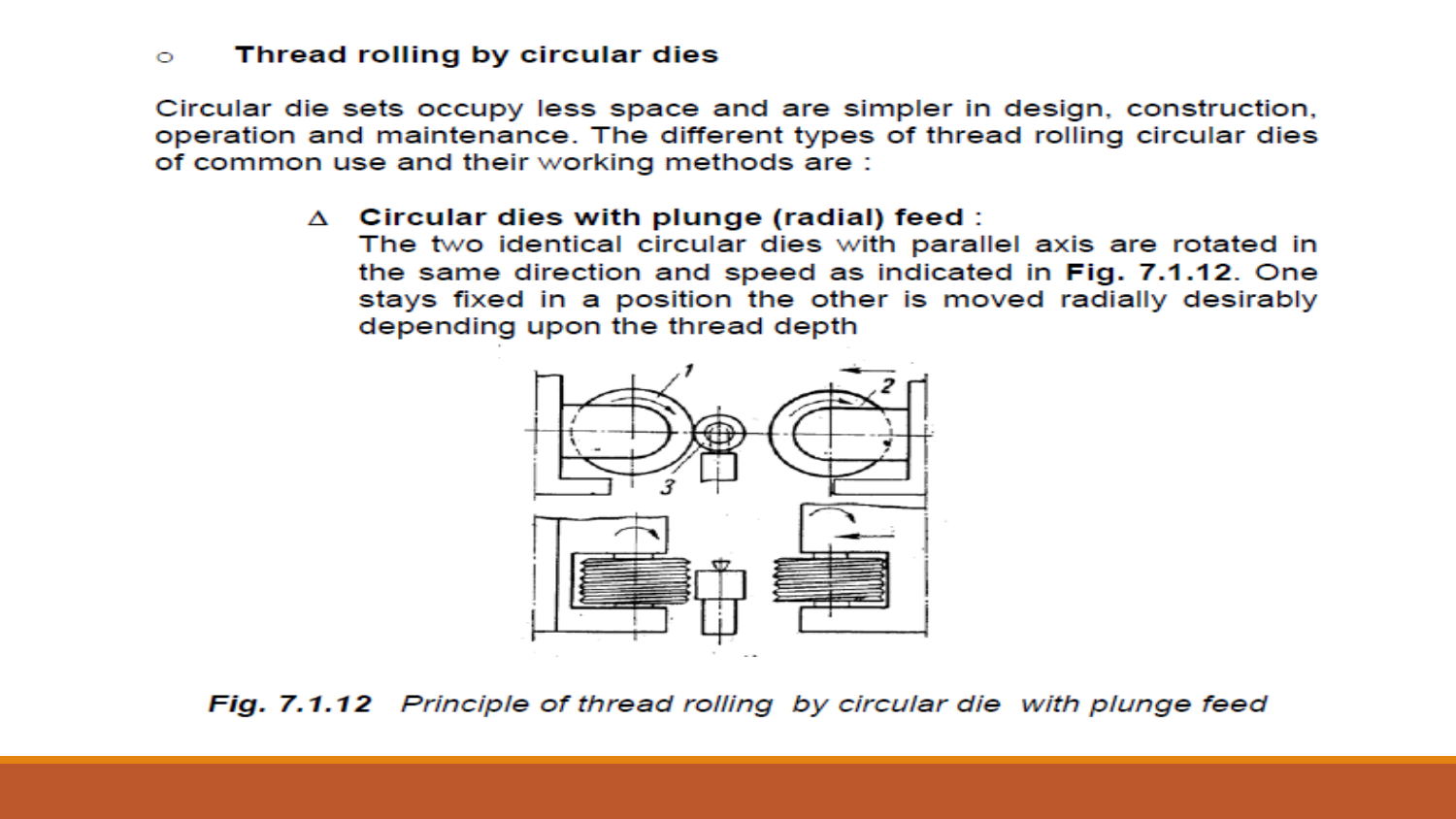# (c) Finishing and production of screw threads by grinding

In production of screw threads, grinding is employed for two purposes;

- Finishing the threads after machining or even rolling when
	- o High dimensional and form accuracy as well as surface finsh are required, e.g., screw threads of precision machines and measuring instruments
	- o The threaded parts are essentially hardened and cannot be machined or rolled further, e.g., leadscrews of machine tools, press – screws etc.
- Directly originating (cutting) and simultaneously finishing threads in any hard or soft preformed blanks. This is employed generally for finer threads of small pitch on large and rigid blanks

However screw threads are ground in several methods which include;

- $\Delta$  External and internal thread grinding by single ribbed formed grinding wheel as schematically shown in Fig. 7.1.16 (a). Such grinding is usually done in cylindrical grinding machine but is also occasionally done in rigid centre lathes by mounting a grinding attachment like thread milling attachment, on the lathe's saddle.
- $\Delta$  Multi-ribbed wheels save grinding time by reducing the length of travel of the wheel but raises wheel cost. Fig. 7.1.16 (b) shows such thread grinding with both fully covered and alternate ribbing.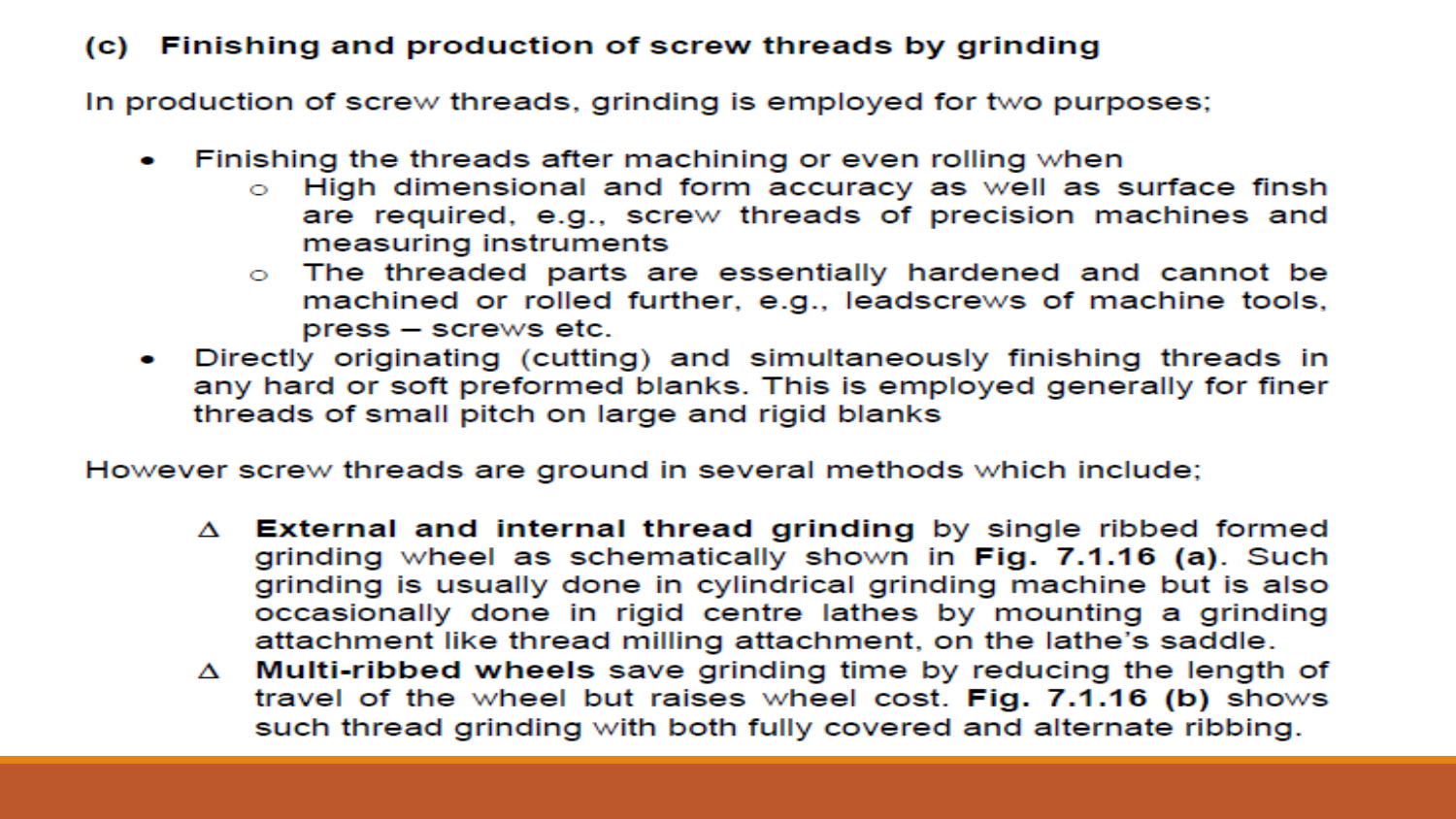

 $(a)$  single rib wheel

(b) multiple rib wheel



## $\Delta$  External threads by centreless grinding

Like centreless grinding of short and long rods by plunge feed and through feed respectively, centreless thread grinding is also done by ribbed grinding wheel using respectively parallel and desirably inclined plain guide wheels. Centreless grinding, if feasible, is more productive but at the cost of accuracy to some extent.